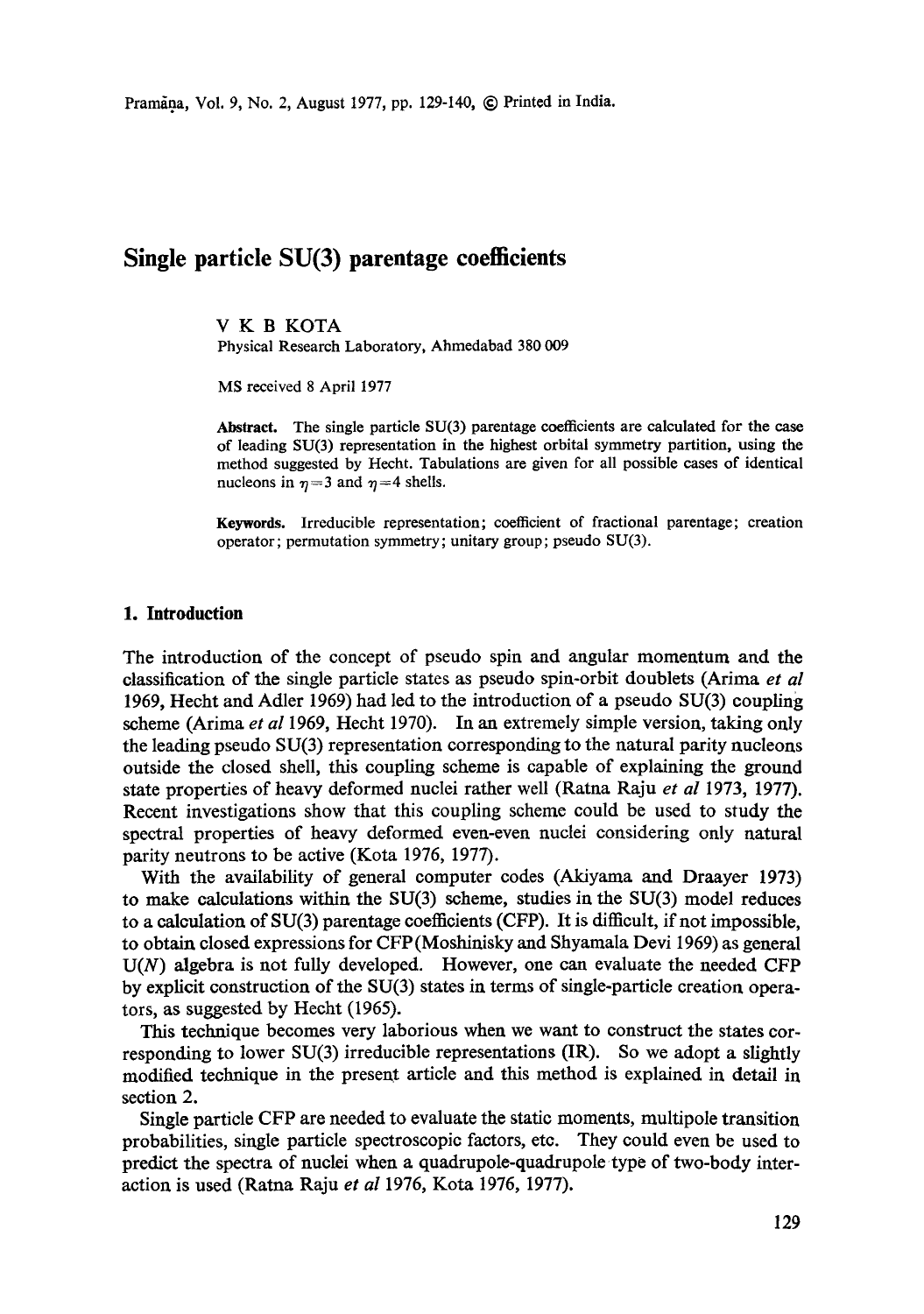# 130 *V K B Kota*

Besides their use to the nuclear physics problems, the parentage coefficients can be used in any other branch of physics where SU(3) group finds its application (Butler and Wybourne 1971, Haskell *et al* 1971). For example, in atomic physics where the spectroscopically active configuration is of the type  $(s + d + g)<sup>N</sup>$ , the chain  $U(15)$  $\supset$   $SU(3)$  $\supset$   $R(3)$  (Haskell *et al* 1971) may be used and the calculated CFP for  $\eta = 4$  shell can be made use of.

## **2. Method of calculation**

The orbital degeneracy (d) of a given shell  $\eta$  is  $(\eta+1)(\eta+2)/2$ . Now in the SU(3) scheme one makes use of the chain  $[U(d) \supset SU(3) \supset R(3)] \otimes SU(2)^*$  to make a calculation. The parentage coefficients are  $[U(d)] \otimes SU(3)$   $\otimes SU(2)$  part of the full Wigner coefficient of  $[U(d)\supset SU(3)] \otimes SU(2)$ . As the CFP are independent of the subgroup labels, it is advantageous to work them out in the canonical chain  $U(d) \supset SU(3) \supset [SU(2) \otimes U(1)]$  as these intrinsic states are easy to be constructed. In this chain of subgroups we label our states as

$$
|\psi\rangle = |N[F] SM_s (\lambda \mu) a \epsilon \Lambda M_\lambda \rangle \qquad (1)
$$

where  $[F]$  is a partition of  $U(d)$ , S and  $M_s$  are the usual spin quantum numbers (if  $[F] = (2^a)^b$ ), then  $s = b/2$ ),  $(\lambda, \mu)$  is an irreducible representation (IR) of SU(3) contained in the partition  $[F]$ ,  $\wedge$ ,  $M_{\wedge}$  are the SU(2) quantum numbers,  $\epsilon$  is the U(1) quantum number and  $\alpha$  is an additional label which may be required to specify the states completely.

As the CFP are independent of the subgroup labels, we always choose  $\epsilon$ ,  $\Lambda$  and  $M_{\Lambda}$ to be maximum, that is we choose the highest weight state corresponding to a given IR of SU(3). Thus our states are

$$
|\psi\rangle = |N[F] S = M_s (\lambda \mu) a \epsilon_H M = M_{\lambda H} \rangle
$$
 (2)

where (Elliott 1958)

$$
\epsilon_H=2\lambda+\mu
$$

and

$$
\Lambda H = \mu/2.
$$

Now to evaluate the single particle CFP, we make use of the expression

$$
\langle N[F] S = M_s(\lambda \mu) a \epsilon_H \lambda_H = M_{\lambda H} \left[ a^+_{[1] \ 1/2 \ m_{S_0} (\eta 0)} \epsilon_0 \lambda_0 m_{V_0} \right]
$$
  

$$
(N-1) [F'] S' = M_s' (\lambda' \mu') a' \epsilon_H' \lambda_H' = M'_{\lambda H} \rangle
$$
  

$$
= \langle N[F] S (\lambda \mu) a ||\left[ a^+_{[1] \ 1/2 (\eta 0)} ||\right] (N-1) [F'] S' (\lambda' \mu') a' \rangle
$$
  

$$
\langle (\lambda' \mu') \epsilon_H' \lambda_H'; (\eta 0) \epsilon_0 \lambda_0 || (\lambda \mu) \epsilon_H \lambda_H \rangle
$$
  

$$
\langle S' S' \frac{1}{2} m_{S_0} | SS \rangle \langle \lambda_H' \lambda_H' \lambda_0 m_{\lambda_0} | \lambda_H \lambda_H \rangle
$$
 (3)

where a generalized Wigner-Eckart theorem has been used.

**<sup>\*</sup>In the present article we deal with only two columned partitions.**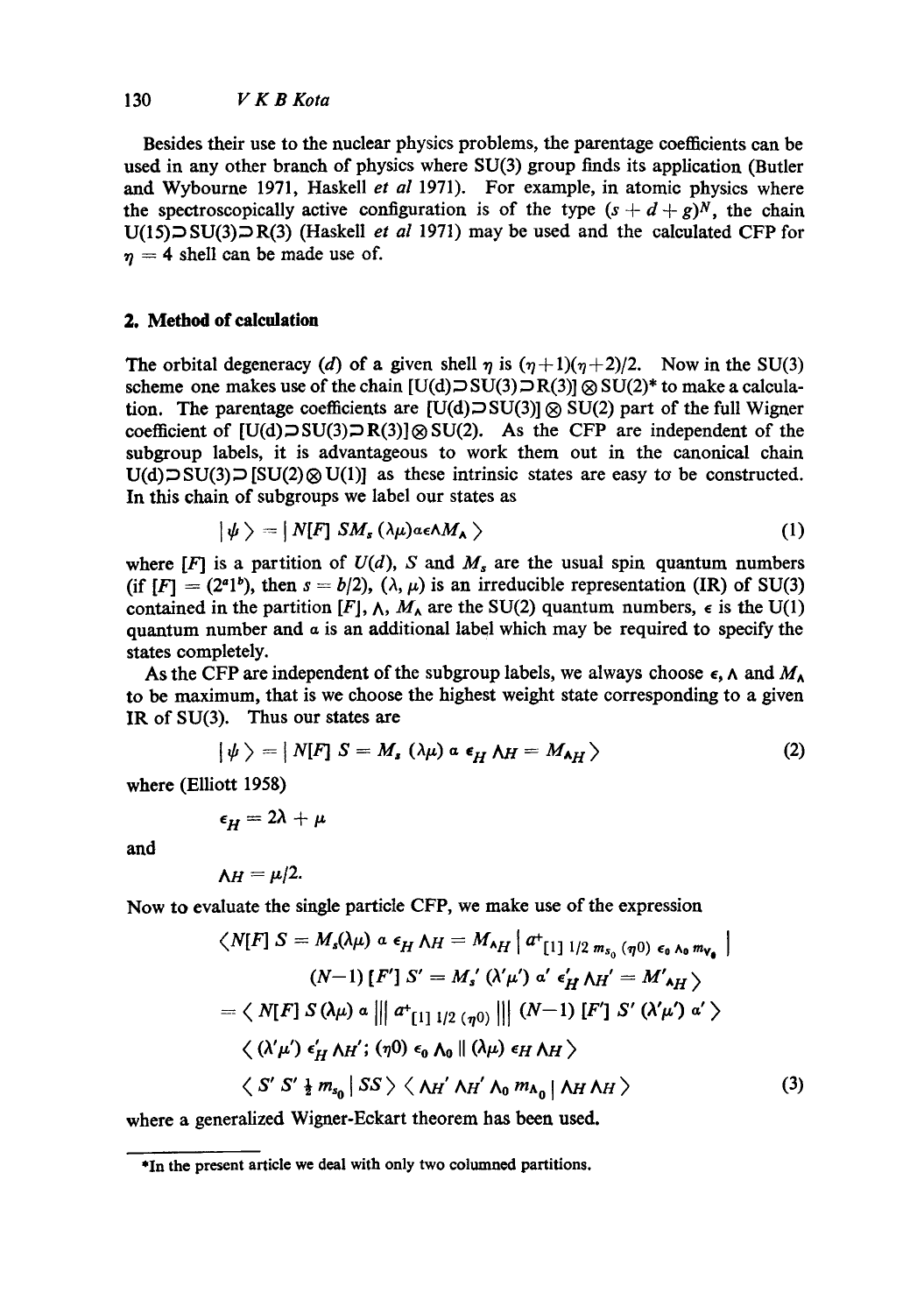In the above expression  $a^+_{[1] \, 1/2 \, m_{s_0} (\eta_0) \, \epsilon_0 \, \Lambda_0 \, m_{\Lambda_0}}$  is the single particle creation operator,  $\eta$  being the shell number.

The triple barred reduced matrix dement in the above equation is related to the more conventional CFP by the relation (Hecht and Braunschweig 1975)

$$
\langle (N-1) [F'] S' (\lambda' \mu') \alpha'; [1] 1/2 (\eta 0) | \} N[F] S (\lambda \mu) \alpha \rangle
$$
  
=  $\frac{1}{\sqrt{N}} \langle N[F] S (\lambda \mu) \alpha ||| \alpha^*_{[1] 1/2 (\eta 0)} |||$   

$$
(N-1)[F'] S' (\lambda' \mu') \alpha' \rangle.
$$
 (4)

The double barred coefficient is the reduced  $SU(3) \supset SU(2) \otimes U(1)$  Wigner coefficient. They can be evaluated using the eq. (13) of Hecht's (1965) article. However the Wigners needed for the present calculation can be given in a much simplified form as

$$
\langle (\lambda \mu) \epsilon_H \Lambda_H; (\eta 0) \epsilon_0 \Lambda_0 \parallel (\lambda' \mu') \epsilon_H' \Lambda_H' \rangle
$$
  
= 
$$
\left[ \frac{\lambda! (\lambda + \eta + 1 + K - 2\sigma)! (\lambda + \mu + 1)! (\lambda + \mu + 2 + \eta - \sigma + K)!}{(\lambda - \sigma + K)! (\lambda + \eta - \sigma + 1)! (\lambda + \mu + 1 - K)! (\lambda + \mu + 2 + \eta - \sigma)!} \right].
$$
 (5)

The variables  $\sigma$  and K in the above equation are defined through the relations

 $\epsilon' = \epsilon + 2n - 3\sigma$ 

and 
$$
\Lambda'_H = \Lambda_H + \sigma/2 - K
$$
  
where  $\sigma = 0, 1, 2, ..., \eta$   
 $K = 0, 1, 2, ..., \sigma.$  (6)

The Wigner coefficients on the r.h.s. of eq. (3) can be evaluated using the relation (Edmonds 1957)

$$
\langle j_1 j_1 j_0 v_0 | j_2 j_2 \rangle = \left[ \frac{(2 j_2 + 1) 2 j_1! 2 j_2!}{(j_1 + j_2 - j_0)! (j_1 + j_2 + j_0 + 1)!} \right]
$$
(7)

Now we are left with the evaluation of the overlap integral on the l.h.s. of eq. (3) to obtain the needed CFP. For this the N and  $(N-1)$  particle SU(3) states will be constructed in terms of the single particle creation operators (Hecht 1965) using Elliott's (Harvey 1965) stepdown operators  $E_{+}$ ,  $E_{-}$  and  $W_{-}$ , where

$$
E_{+} = A_{xz}
$$
  
\n
$$
E_{-} = A_{yx}A_{xz} - A_{yz}(A_{xx} - A_{yy} + 1)
$$
  
\n
$$
W_{-} = A_{yx}
$$
\n(8)

In the above expressions  $A_{ij}$  are U(3) shift operators ( $A_{ij}$  transform a quanta from the  $j$ -th direction to the  $i$ -th direction).

The N particle states can always be written down trivially as we are interested in *the*  leading representation. For example the highest weight state corssponding to the

where  $\sigma$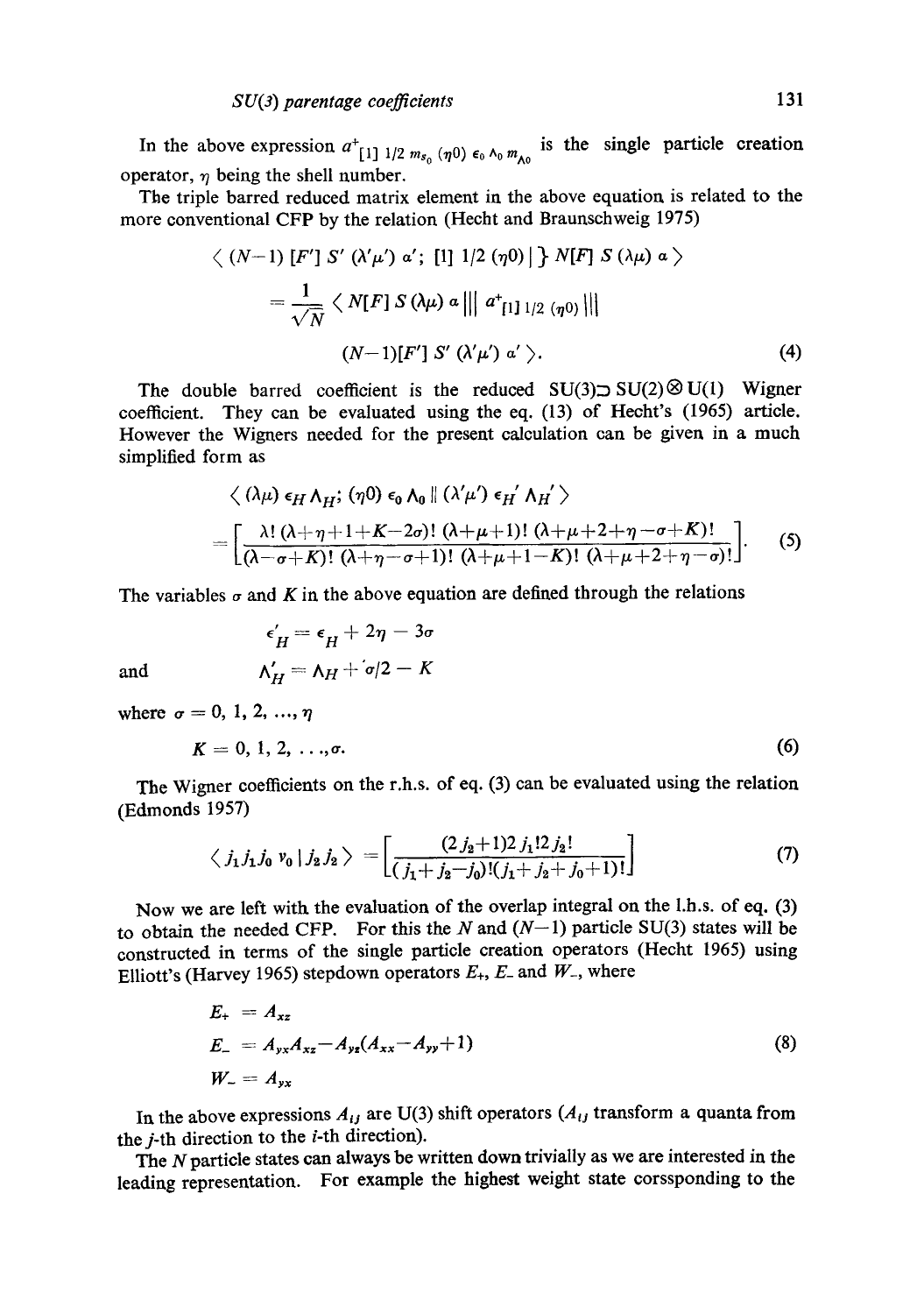leading representation (19 4) of nine particles in the partition  $(2<sup>4</sup> 1)$  of U(15) can be written as

$$
|9[24 1]S = M_s = \frac{1}{2}(19 \ 4)\epsilon = 42 \ \Lambda = M_\Lambda = 2
$$
  
=  $a^+(800)_\frac{1}{2} a^+(800) - \frac{1}{2} a^+(5\frac{1}{2})_\frac{1}{2} a^+(5\frac{1}{2}) - \frac{1}{2} a^+(5\frac{1}{2} - \frac{1}{2})_\frac{1}{2} a^+(5\frac{1}{2} - \frac{1}{2}) - \frac{1}{2} a^+(211)_\frac{1}{2} a^+(210)_\frac{1}{2} |0 \rangle.$  (9)

In the above equation we have chosen an abbreviated notation  $a^+_{(\epsilon_0\Lambda_0 m_{\Lambda_0})m_{s_0}}$ 

for  $a^+$ [1] $\frac{1}{2} m_{s_a}$  (40)  $\epsilon_0$  Ao  $m_{\Lambda_o}$ .

Now to obtain the single particle CFP corresponding to the above state, we have to construct the eight particles states which transform according to the SU(3) representations (18 4), (16 5) (17 3) and (15 4) of [24] partition and (19 2), (16 5), (17 3) and (15 4) of  $[2<sup>3</sup>$  1] partition (Note that only these states can have an overlap with the above nine particle state). The highest weight state corresponding to the leading representation (18 4) can be written down trivially as

$$
|8[2^4]S = M_s = 0 (18.4) \epsilon = 40 \Lambda = M_\Lambda = 2
$$
  
=  $a^+(800) \frac{1}{2} a^+(800) - \frac{1}{2} a^+(5\frac{1}{2}) \frac{1}{2} a^+(5\frac{1}{2}) - \frac{1}{2} a^+(5\frac{1}{2} - \frac{1}{2}) \frac{1}{2}$   
 $a^+(5\frac{1}{2} - \frac{1}{2}) - \frac{1}{2} a^+(211) \frac{1}{2} a^+(211) - \frac{1}{2} |0 \rangle.$  (10)

Now we have to construct the highest weight state corresponding to the (16 5) representation of [24] partition. This is obtained by making it orthogonal to | 8[24]  $S$  $=M_s = 0$  (18 4) $\epsilon = 37\lambda = M_\Lambda = 3/2$ ) state. For this we operate with the operator  $A_{xx}$  on the state given in eq. (10). Then we obtain two different pieces

$$
\frac{1}{\sqrt{2}}\begin{cases} + a^{+}(800) + a^{+}(800) - \frac{1}{2} a^{+}(5\frac{1}{2}\frac{1}{2}) + a^{+}(5\frac{1}{2}\frac{1}{2}) - \frac{1}{2} a^{+}(5\frac{1}{2}-\frac{1}{2})\frac{1}{2} \\ a^{+}(211) + a^{+}(211) - \frac{1}{2} a^{+}(210) - \frac{1}{2} \end{cases} (60)
$$
  

$$
a^{+}(800) + a^{+}(800) - \frac{1}{2} a^{+}(5\frac{1}{2}\frac{1}{2}) + a^{+}(5\frac{1}{2}\frac{1}{2}) - \frac{1}{2} a^{+}(5\frac{1}{2}-\frac{1}{2}) - \frac{1}{2} \\ a^{+}(211) + a^{+}(211) - \frac{1}{2} a^{+}(210) + a^{+}(210) + a^{+}(210) + a^{+}(210) + a^{+}(210) + a^{+}(210) + a^{+}(210) + a^{+}(210) + a^{+}(210) + a^{+}(210) + a^{+}(210) + a^{+}(210) + a^{+}(210) + a^{+}(210) + a^{+}(210) + a^{+}(210) + a^{+}(210) + a^{+}(210) + a^{+}(210) + a^{+}(210) + a^{+}(210) + a^{+}(210) + a^{+}(210) + a^{+}(210) + a^{+}(210) + a^{+}(210) + a^{+}(210) + a^{+}(210) + a^{+}(210) + a^{+}(210) + a^{+}(210) + a^{+}(210) + a^{+}(210) + a^{+}(210) + a^{+}(210) + a^{+}(210) + a^{+}(210) + a^{+}(210) + a^{+}(210) + a^{+}(210) + a^{+}(210) + a^{+}(210) + a^{+}(210) + a^{+}(210) + a^{+}(210) + a^{+}(210) + a^{+}(210) + a^{+}(210) + a^{+}(210) + a^{+}(210) + a^{+}(210) + a^{+}(21
$$

and

$$
\frac{1}{\sqrt{2}}\begin{cases} + a^{+}(800) \frac{1}{2} a^{+}(800) - \frac{1}{2} a^{+}(5\frac{1}{2}) \frac{1}{2} a^{+}(5\frac{1}{2}) - \frac{1}{2} a^{+}(5\frac{1}{2}-\frac{1}{2}) \frac{1}{2} \\ a^{+}(5\frac{1}{2}-\frac{1}{2}) - \frac{1}{2} a^{+}(211) \frac{1}{2} a^{+}(-13/23/2) - \frac{1}{2} \end{cases} 0 \\ - a^{+}(800) \frac{1}{2} a^{+}(800) - \frac{1}{2} a^{+}(5\frac{1}{2}) \frac{1}{2} a^{+}(5\frac{1}{2}) - \frac{1}{2} a^{+}(5\frac{1}{2}-\frac{1}{2}) \frac{1}{2} \\ a^{+}(5\frac{1}{2}-\frac{1}{2}) - \frac{1}{2} a^{+}(211) - \frac{1}{2} a^{+}(-13/23/2) \frac{1}{2} \begin{pmatrix} 0 \\ 0 \end{pmatrix} \end{cases}
$$
\n(11)

Only the first of the above two pieces can have an overlap with our nine particle state, through a creation operator. And from eq. (3) it is clear that it is enough if we know the coefficient of this piece in the highest weight state corresponding to the (16 5) representation. By operating with the  $A_{xz}$  operator on the highest weight state corresponding to the (18 4) representation we get the coefficient of this piece to be  $(6/18)^{\frac{1}{2}}$ . Hence the coefficient of this piece in the highest weight state correspond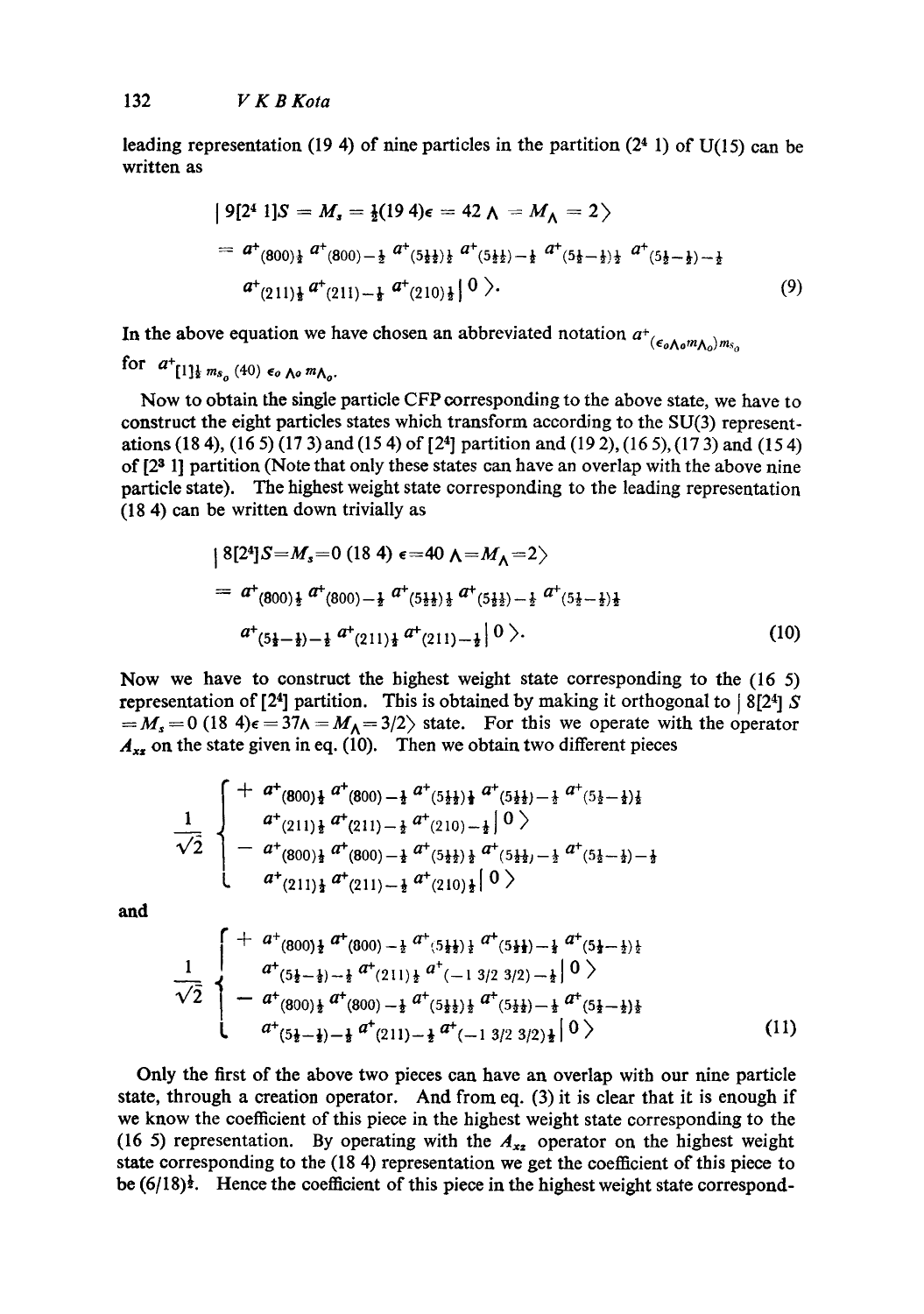ing to the (16 5) representation is  $(12/18)^{\frac{1}{2}}$ . Likewise the coefficients of the pieces in the states corresponding to the other eight particle representations, that can have an overlap with our nine particles state through a certain operators, can be found out. It is important to note that there will always be one and only one piece (Hecht 1974) in the  $(N-1)$  particle state that can have an overlap with the N-particle leading representation through a creation operator. So for this special case one need not know the degeneracy  $\alpha$  of a particular SU(3) representation in a given partition of a given shell.

The CFP obey the sum rule (Hecht and Braunschweig 1975)

$$
\Sigma \langle (\lambda'\mu') \alpha' \langle (N-1)[F'] \ S' (\lambda'\mu') \alpha'; [1] \frac{1}{2} (\eta 0) | \rangle N [F] S(\lambda \mu) \alpha \rangle^2
$$
  
= dim [F']/dim [F] (12)

where dim  $[F]$  is the dimensionality of the partition  $[F]$  with respect to the permutation symmetry  $S_N$ .

The IR of  $SU(3)$  needed for the present calculation could be generated in a straightforward way. For example the leading SU(3) representation in a given partition  $[F]$ of U(10) where

$$
[F] = [f_i], i = 1, 10
$$

 $(f_t$  measure the number of boxes in the *i*-th row of the Young tableux corresponding to  $[F]$ ) is given by

$$
(\lambda \mu) = (3f_1 + f_2 + 2f_3 - f_4 + f_6 - 3f_7 - 2f_8 - f_9,
$$
  

$$
f_2 - f_3 + 2f_4 - 2f_6 + 3f_7 + f_8 - f_9 - 3f_{10}).
$$

Similarly for a U(15) partition

$$
(\lambda \mu) = (4f_1 + 2f_2 + 3f_3 + f_5 + 2f_6 - 2f_7 - f_8 + f_{10} - 4f_{11} - 3f_{12} - 2f_{13} - f_{14},
$$
  

$$
f_2 - f_3 + 2f_4 - 2f_6 + 3f_7 + f_8 - f_9 - 3f_{10} + 4f_{11} + 2f_{12} - 2f_{14} - 4f_{15}).
$$

Now knowing the N-particle leading SU(3) representations, it is trivial to write down the required  $(N-1)$  particle representations using eq. (6).

## **3. How to use the tables**

The single particle CFP  $\langle (N-1) [F'] S'(\lambda'\mu')\alpha'; [1]\frac{1}{2} (\eta 0) \mid \rangle N [F] S(\lambda \mu) \alpha \rangle$  are stored in four tables, corresponding to the four cases; odd N and even N in  $\eta = 3$ shell, odd N and even N in  $\eta = 4$  shell. We have tabulated only those CFP for which  $(\lambda \mu)$  is the leading representation in the highest orbital 'symmetry partition [F]. It is obvious to note that for  $N = 2a + 1$  (N is odd),  $[F] = [2^a 1]$  and  $S = \frac{1}{2}$ . similarly for  $N=2a$  (N is even,  $[F] = [2^a]$  and  $S=0$ .

Tables 1-4 consist of several sub-tables, each corresponding to a given number of particles  $(N)$ . Above each of these sub-tables the value of N and the corresponding leading SU(3) representation  $(\lambda \mu)$  *[(LM MU)* is the symbol used in the tables] are specified.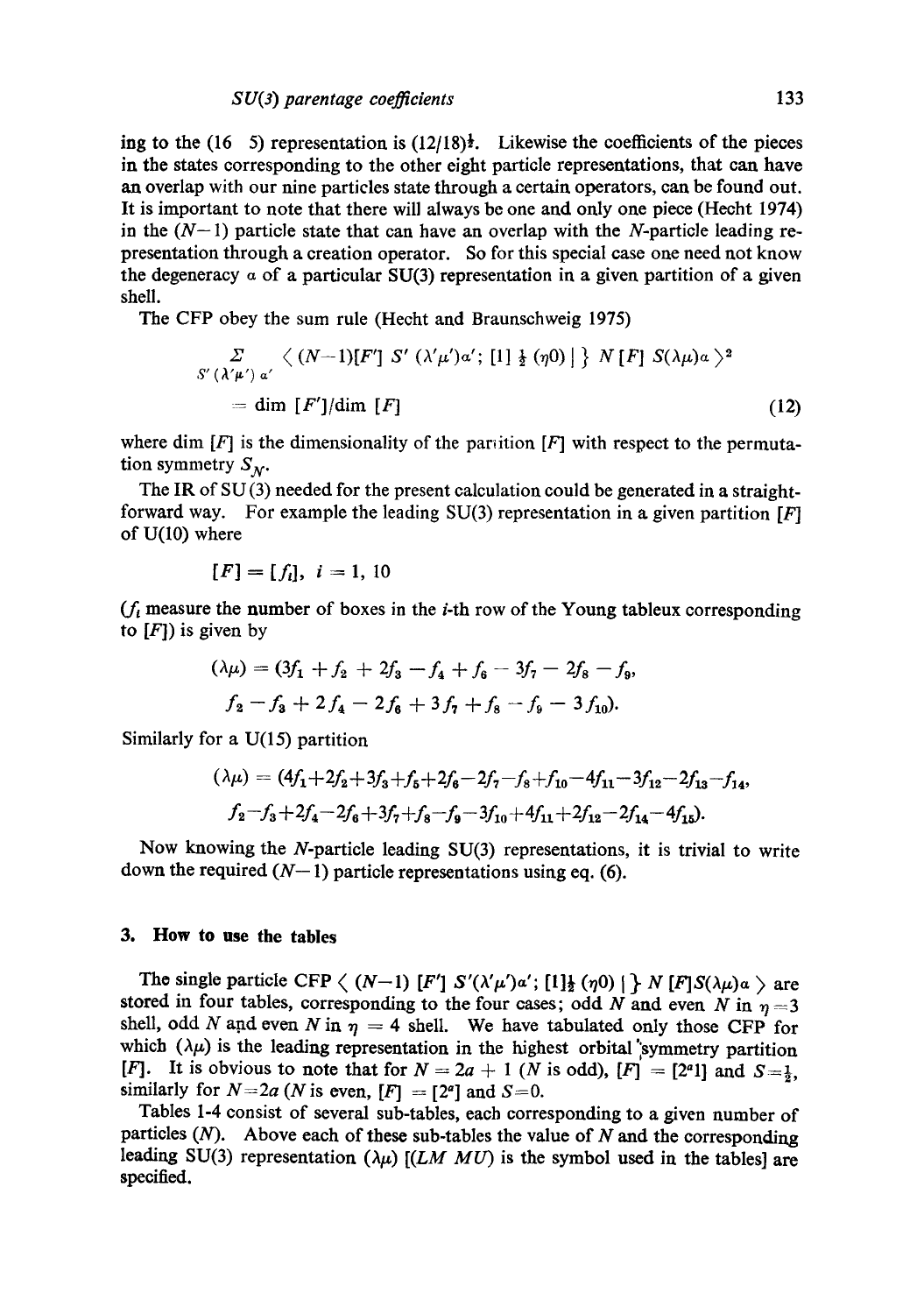When  $N$  is odd, the sub-tables consists of three columns. First column gives the (N-1) particle SU(3) representation  $(\lambda'\mu')$   $((L_1M_1)$  is the symbol used in the tables). The second column gives the CFP corresponding to the case  $S' = 0$  and the third column gives the CFP corresponding to the case  $S' = 1$ . (It is obvious to note that only these two cases are possible for  $S=\frac{1}{2}$ ).

When  $N$  is even, the tables consist of two columns. The first column gives the  $(N-1)$  particle SU(3) representation and the second column gives the CFP corresponding to the case  $S'=\frac{1}{2}$  (this is the only possibility for  $S=0$ ).

|  |  |  |  |  | <b>Table 1.</b> Single particle SU(3) parentage coefficients (Odd-N case) |  |  |
|--|--|--|--|--|---------------------------------------------------------------------------|--|--|
|--|--|--|--|--|---------------------------------------------------------------------------|--|--|

| $\left( 0\right)$                                   | $(LM MU)=(7 1)$                               |
|-----------------------------------------------------|-----------------------------------------------|
| $N=1$ (LM MU)=(3)                                   | $N=3$                                         |
| $S1 = 0$                                            | (L1)                                          |
| $S1 = 1$                                            | M1)                                           |
| M1)                                                 | $S1=0$                                        |
| (L1)                                                | $S1 = 1$                                      |
| 0.000000                                            | (6)                                           |
| $\boldsymbol{0}$                                    | $\left( 0\right)$                             |
| $1 - 000000$                                        | 0.707106                                      |
| $\boldsymbol{\omega}$                               | 0.000000                                      |
|                                                     | (4)<br>0.000000<br>0.707106<br>$\bf{1}$       |
|                                                     |                                               |
| $(LM MU)=(10$                                       | $(LM MU)=(11)$                                |
| -1)                                                 | $N=7$                                         |
| $N=5$                                               | 2)                                            |
| M1)                                                 | M1)                                           |
| $S1=0$                                              | (L1)                                          |
| $S1 = 1$                                            | $S1=0$                                        |
| (L1)                                                | $S1 = 1$                                      |
|                                                     |                                               |
| 0.617914                                            | (12)                                          |
| 0.000000                                            | 0.000000                                      |
| 2)                                                  | $\left( 0\right)$                             |
| (8)                                                 | 0.443812                                      |
| 0.632455                                            | $\boldsymbol{\vartheta}$                      |
| 0.000000                                            | 3)                                            |
| $\boldsymbol{0}$                                    | 0.342368                                      |
| (9)                                                 | 0.592999                                      |
| 0.447213                                            | (10)                                          |
| 0.134839                                            | $\bf{1}$                                      |
| (7)                                                 | 0.000000                                      |
| 1)                                                  | 0.430945                                      |
|                                                     | (8)<br>2)<br>0.207260<br>0.324799             |
|                                                     |                                               |
| $(LM MU)=(10 4)$<br>$N=9$                           | $N=11$<br>$(LM MU)=(11$<br>2)                 |
| M1)                                                 | (L1)                                          |
| $S1=0$                                              | M1)                                           |
| $S1 = 1$                                            | $S1=0$                                        |
| (L1)                                                | $S1 = 1$                                      |
| 0.000000                                            | (10)                                          |
| 4)                                                  | 4)                                            |
| 0.476095                                            | 0.442996                                      |
| (10)                                                | 0.000000                                      |
| 0.486164                                            | (11)                                          |
| 0.000000                                            | 0.000000                                      |
| (11)                                                | 0.606925                                      |
| 2)                                                  | 2)                                            |
| 0-492803                                            | (12)                                          |
| 5)                                                  | 0.204383                                      |
| 0.220388                                            | 0.000000                                      |
| (8)                                                 | $\boldsymbol{0}$                              |
| 0.300499                                            | (9)                                           |
| 0.153958                                            | 0.157682                                      |
| $\boldsymbol{\theta}$                               | 0.427889                                      |
| 3)                                                  | 3)                                            |
| 0.311698                                            | (10)                                          |
| (7)                                                 | 1)                                            |
| 0.185445                                            | 0.162054                                      |
| 4)                                                  | 0.225054                                      |
|                                                     | (8)<br>2)<br>0.170368<br>0.282347             |
|                                                     |                                               |
| $(LM MU)=(9 3)$<br>$N=13$                           | $(LM MU)=(4$<br>$N=15$<br>7)                  |
| M1)                                                 | M1)                                           |
| $S1 = 0$                                            | $SI = 0$                                      |
| $S1 = 1$                                            | (L1)                                          |
| (L1)                                                | $S1 = 1$                                      |
| 0.000000                                            | (6)                                           |
| 0)                                                  | 6)                                            |
| 0.316227                                            | 0.388290                                      |
| (12)                                                | 0.000000                                      |
| (10)                                                | (7)                                           |
| 0.000000                                            | 4)                                            |
| 0.290887                                            | 0.399999                                      |
| 1)                                                  | 0.000000                                      |
| 0.232896                                            | (3)                                           |
| 0.403387                                            | 0.236832                                      |
| $\boldsymbol{\vartheta}$                            | 0.410206                                      |
| 3)                                                  | 9)                                            |
| 0.275821                                            | (4)                                           |
| 0.477737                                            | 7)                                            |
| (8)                                                 | 0.091287                                      |
| 5)                                                  | 0.418330                                      |
| (7)                                                 | (5)                                           |
| 0.177423                                            | 5)                                            |
| 0.307305                                            | 0.178131                                      |
| 4)                                                  | 0.259807                                      |
| (8)                                                 | (2)                                           |
| 0.157116                                            | 0.196338                                      |
| 0-238220                                            | 8)                                            |
| 2)                                                  | 0.149649                                      |
| (6)                                                 | (3)                                           |
| 3)                                                  | 6)                                            |
| 0.256029                                            | 0.144337                                      |
| 0.145634                                            | 0.239792                                      |
|                                                     | (1)<br>0.099240<br>0.182156<br>7)             |
|                                                     |                                               |
| $(LM MU)=(1$<br>$N=17$<br>7)                        | $N=19$<br>$(LM MU=(0 3)$                      |
| M1)                                                 | (L1)                                          |
| $S1=0$                                              | M1)                                           |
| $S1 = 1$                                            | $S1 = 0$                                      |
| (L1)                                                | $S1 = 1$                                      |
| 0.000000                                            | 0.000000                                      |
| 0.412510                                            | 0.383885                                      |
| 8)                                                  | $\boldsymbol{\mathcal{L}}$                    |
| (2)                                                 | 6)                                            |
| 0.000000                                            | 0.743391                                      |
| 0.539607                                            | 0.000000                                      |
| (3)                                                 | $\left(1\right)$                              |
| 6)                                                  | 4)                                            |
| 0-240355<br>0.332105<br>(4)<br>4)                   | 0.000000<br>(2)<br>0.376968<br>2)<br>0.397359 |
| 0.000000<br>0.402199<br>$\boldsymbol{\omega}$<br>9) | (3)<br>0.000000<br>$\boldsymbol{0}$           |
| 0.194452<br>0.214982<br>$\mathfrak{a}$<br>7)        |                                               |
| (2)<br>5)<br>0.168400<br>0.310521                   |                                               |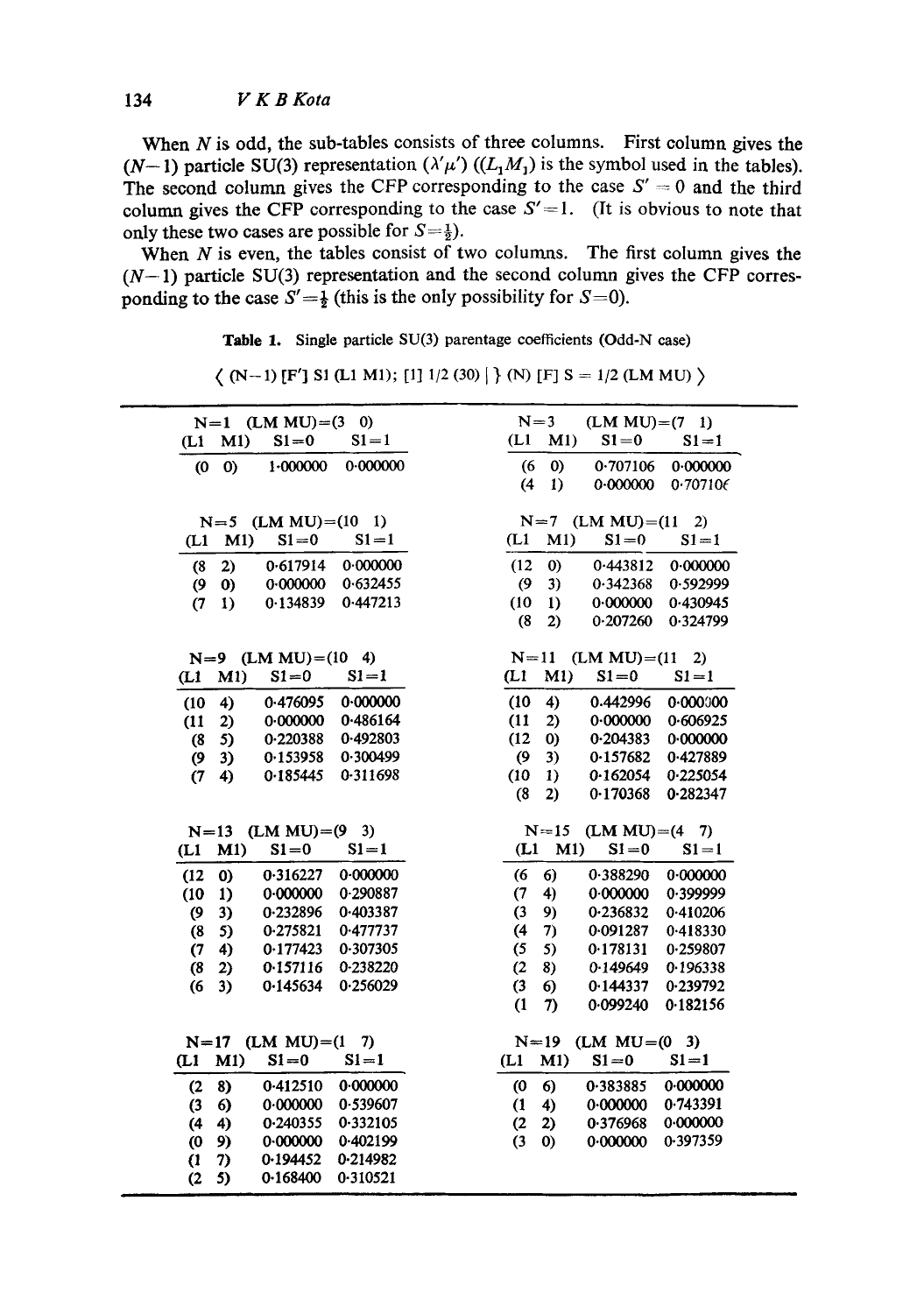Table 2. Single particle SU(3) parentage coefficients (O-N case)

 $\langle$  (N-1) [F'] S1 (L1 M1); [1] 1/2(40)] \end{(N) [F] S=1/2 (LM MU) \end{(N) \end{(N) \end{(N)} \end{(N) \end{(N)} \end{(N)} \end{(N)} \end{(N)} \end{(N)} \end{(N)} \end{(N)} \end{(N)} \end{(N)} \end{(N)} \end{(N)} \end{(

| $N=1$ |                    | $(LM MU)=(4 0)$         |                   |        | $N=3$            |                     | $(LM MU)=(10 1)$                             |
|-------|--------------------|-------------------------|-------------------|--------|------------------|---------------------|----------------------------------------------|
| (L1)  | M1                 | $S1=0$                  | $S1 = 1$          | (L1)   | M1               | $S1=0$              | $SI = 1$                                     |
| (0)   | $\mathbf{0}$       | 1.000000                | 0.000000          | (8)    | $\boldsymbol{0}$ | 0.707106            | 0.000000                                     |
|       |                    |                         |                   | (6)    | -1)              | 0.000000            | 0.707106                                     |
|       |                    |                         |                   |        |                  |                     |                                              |
|       | $N=5$              | $(LM MU)=(15 1)$        |                   |        |                  |                     | $N=7$ (LU MU)=(18 2)                         |
| (L1)  | M1                 | $S1=0$                  | $S1 = 1$          | (L1)   | M1               |                     | $S1 = 0$ $S1 = 1$                            |
| (12)  | 2)                 | 0.616441                | 0.000000          | (18)   | $\boldsymbol{0}$ | 0.442807            | 0.000000                                     |
| (13)  | $\Omega$           | 0.000000                | 0.626344          | (15)   | 3)               | 0.339541            | 0.588102                                     |
| (11)  | $\left\{ \right\}$ | 0.141421                | 0.455732          | (16)   | $\bf{1}$         | 0.000000            | 0.422577                                     |
|       |                    |                         |                   | (14)   | 2)               | 0.213953            | 0.344123                                     |
|       |                    | $N=9$ (LM MU)=(19 4)    |                   |        |                  |                     | $N=11$ (LM MU) = (22 2)                      |
|       |                    | $S1=0$                  | $S1 = 1$          |        |                  | $S1 = 0$            |                                              |
| (L1   | M1                 |                         |                   | (L1)   | M1               |                     | $SI = 1$                                     |
| (18)  | 4)                 | 0.468835                | 0.000000          | (20)   | 4)               | 0.436931            | 0.000000                                     |
| (19)  | 2)                 | 0.000000                | 0.474495          | (21)   | 2)               | 0.000000            | 0.592156                                     |
| (16)  | 5)                 | 0.229183                | 0.486172          | (22)   | $\boldsymbol{0}$ | 0.198379            | 0.000000                                     |
| (17)  | 3)                 | 0.150588                | 0.315737          | (19)   | 3)               | 0.168696            | 0.427723                                     |
| (15)  | 4)                 | 0.195766                | 0.324755          | (20)   | $\bf{1}$         | 0.162623            | 0.233549                                     |
|       |                    |                         |                   | (18)   | 2)               | 0.181695            | 0.306065                                     |
|       |                    | $N=13$ (LM MU) = (22 3) |                   | $N=15$ |                  | $(L$ MU $)=(19 7)$  |                                              |
|       | $(L1 \t M1)$       | $S1=0$                  | $S1 = 1$          | (L1    |                  | $M1)$ $S1=0$ $S1=1$ |                                              |
|       |                    |                         |                   |        |                  |                     |                                              |
| (24)  | $\boldsymbol{0}$   |                         | 0.314347 0.000000 | (20)   | 6)               | 0.361365            | 0.000000                                     |
| (20)  | 5)                 | 0.268460                | 0-464987          | (21)   | 4)               | 0.000000            | 0.364908                                     |
| (21)  | 3)                 | 0-248069                | 0.384307          | (17)   | 9)               | 0.227240            | 0.393591                                     |
| (22)  | $\bf{1}$           | 0.000000                | 0.273724          | (18)   | 7)               | 0.145149            | 0.360732                                     |
| (19)  | 4)                 | 0.189075                | 0.327488          | (19)   | 5)               | 0.148318            | 0.250438                                     |
| (20)  | 2)                 | 0.157105                | 0.273669          | (16)   | 8)               | 0.169253            | 0.285238                                     |
| (18)  | 3)                 | 0.121807                | 0.267083          | (17)   | 6)               | 0.144583            | 0.254727                                     |
|       |                    |                         |                   | (15)   | 7)               | 0.158616            | 0.269875                                     |
| N=17  |                    | $(LM MU)=(18 7)$        |                   | $N=19$ |                  |                     | $(LM MU)=(19 3)$                             |
| (L1   |                    | M1                      | $S1 = 0$ $S1 = 1$ |        | $(L1 \t M1)$     |                     | $S1 = 0$ $S1 = 1$                            |
|       |                    |                         |                   |        |                  |                     |                                              |
| (18)  | 8)                 |                         | 0.348570 0.000000 | (18)   | 6)               | 0.342248            | 0.000000                                     |
|       | 6)                 | 0.000000                | 0.418379          | (19)   | 4)               | 0.000000            | 0.506825                                     |
| (19)  | 4)                 | 0.176685                | 0.244125          | (20)   | 2)               | 0.228396            | 0.000000                                     |
| (20)  |                    | 0.189001                | 0.371190          | (21)   | 0)               | 0.000000            | 0.229264                                     |
| (16)  | 9)                 |                         | 0.291192          | (17)   | 5)               | 0.149369            | 0.368929                                     |
| (17)  | 7)                 | 0.135090                |                   |        |                  |                     |                                              |
| (18)  | 5)                 | 0.144293                | 0.257158          | (18)   | 3)               | 0.167064            |                                              |
| (15)  | 8)                 | 0.161327                | 0.269239          | (19)   | 1)               | 0.100232            |                                              |
| (16)  | 6)                 | 0.142211                | 0.223958          | (16)   | 4)               | 0.161578            |                                              |
| (14)  | 7)                 | 0.142675                | 0.244723          | (17)   | 2)               | 0.113166            | 0.228763<br>0.195162<br>0.272147<br>0.213715 |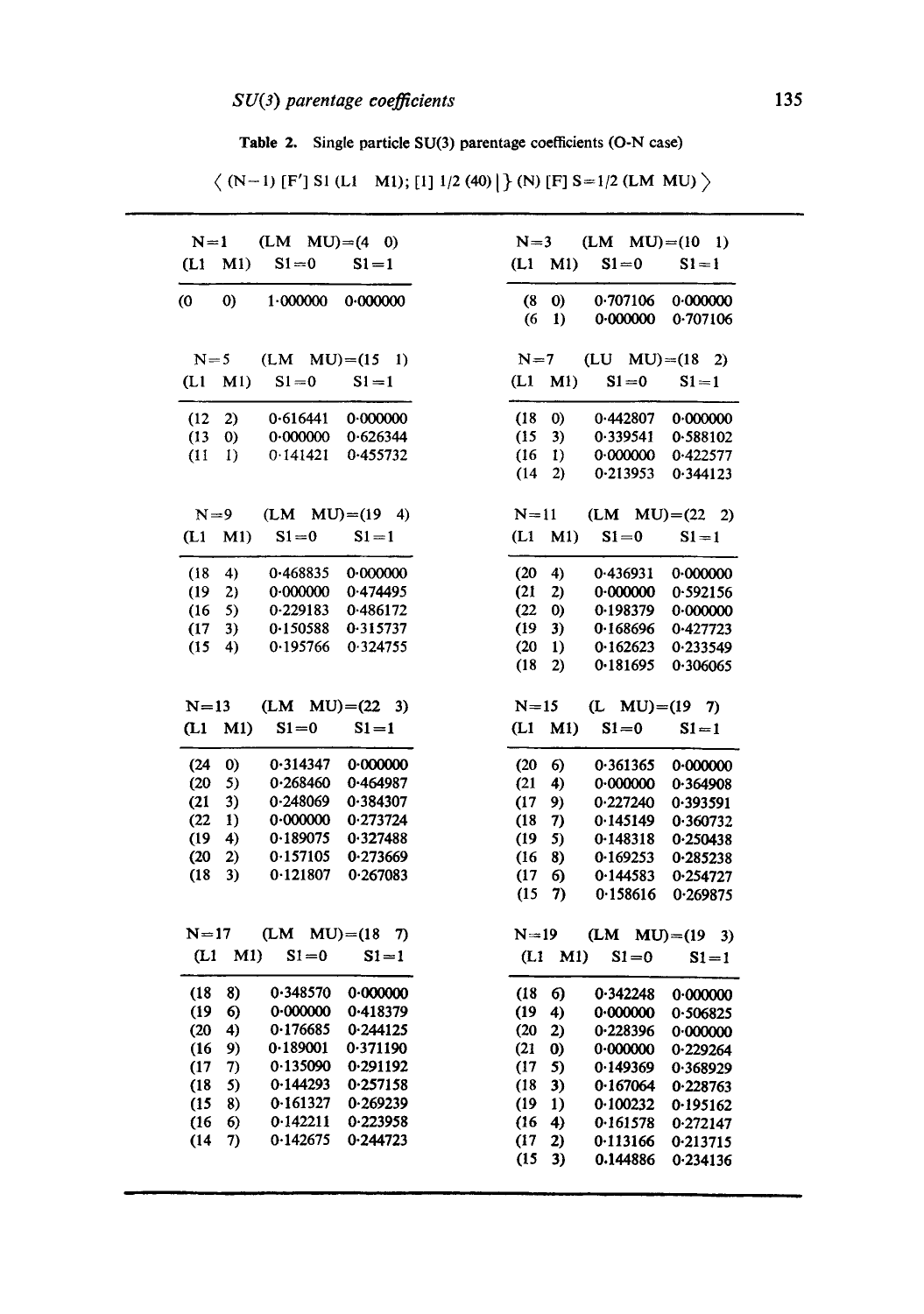| $N=21$                |          |                  | $(LM MU)=(16 4)$ |
|-----------------------|----------|------------------|------------------|
| (L1)                  | M1)      | $S1 = 0$         | $S1 = 1$         |
| (20)                  | $\bf{0}$ | 0.242535         | 0.000000         |
| (15)                  | 7)       | 0.222428         | 0.385257         |
| (16)                  | 5)       | 0.195970         | 0.339430         |
| (17)                  | 3)       | 0.161958         | 0-280520         |
| (18)                  | 1)       | 0.081563         | 0.199789         |
| (14)                  | 6)       | 0.166189         | 0.287849         |
| (15)                  | 4)       | 0.140907         | 0.268055         |
| (16)                  | 2)       | 0.118681         | 0.196033         |
| (13)                  | 5)       | 0.147028         | 0.247556         |
| (14)                  | 3)       | 0.123813         | 0.207688         |
| (12)                  | 4)       | 0.087305         | 0.185695         |
|                       |          |                  |                  |
| $N=25$                |          | $(LM MU)=(4 12)$ |                  |
| (L1)                  | M1       | $S1 = 0$         | $S1 = 1$         |
| (6                    | 12)      | 0.314626         | 0.000000         |
| (7)                   | 10)      | 0.000000         | 0.376651         |
| $^{(8)}$              | 8)       | 0.171623         | 0.254558         |
| (3)                   | 15)      | 0.183809         | 0.318366         |
| (4)                   | 13)      | 0.081797         | 0.346932         |
| (5)                   | 11)      | 0.158712         | 0.230603         |
| (6)                   | 9)       | 0.142013         | 0.249399         |
| (2)                   | 14)      | 0.122197         | 0.159538         |
| (3)                   | 12)      | 0.127910         | 0-206760         |
| (4)                   | 10)      | 0121807          | 0.213832         |
|                       | 13)      | 0-081845         | 0.159739         |
| $\mathbf{I}$          |          | 0-096095         | 0.166072         |
| (2)                   | 11)      |                  |                  |
| $\boldsymbol{\omega}$ | 12)      | 0.060483         | 0.095981         |
|                       |          |                  |                  |
|                       |          |                  |                  |
|                       |          |                  |                  |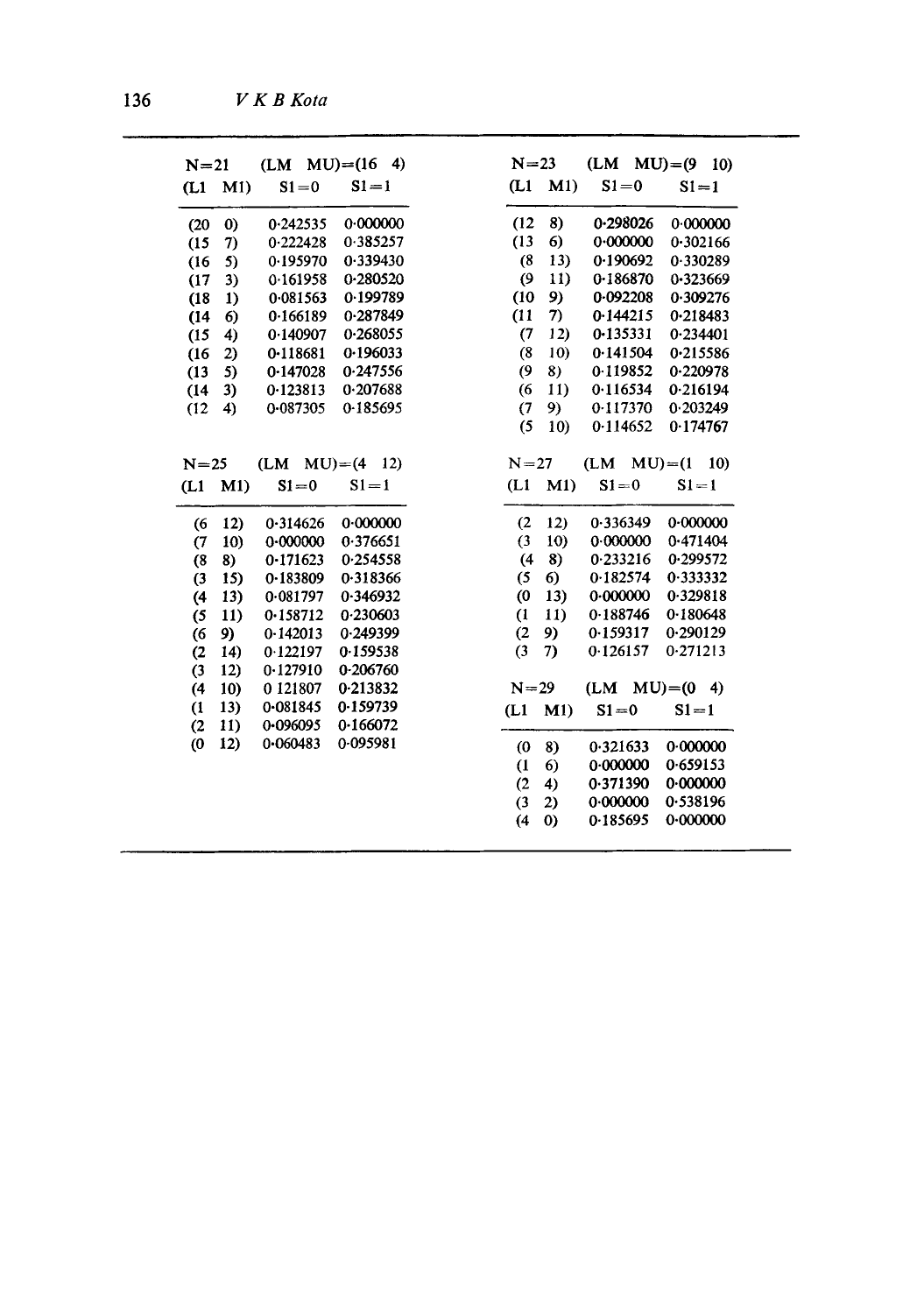Table 3. Single particle SU(3) parentage coefficients (even-N case)

| $N=2$ (LM<br>$(L1 \t M1)$                                                          | $MU$ = (6 0)<br>$SI = 1/2$                   | $N=4$ (LM MU)=(8 2)<br>$(L1 \t M/1)$                                        | $S1 = 1/2$                                               | $(L1 \t M1)$                                                | $N=6$ (LM MU)=(12 0)<br>$S1 = 1/2$ |
|------------------------------------------------------------------------------------|----------------------------------------------|-----------------------------------------------------------------------------|----------------------------------------------------------|-------------------------------------------------------------|------------------------------------|
| $(3 \ 0)$                                                                          | 1.000000                                     | (7)<br>$\left  \right\rangle$<br>(5)<br>2)                                  | 08.45154<br>0.534522                                     | 1)<br>(10)<br>(9)<br>$\boldsymbol{0}$                       | 0.912871<br>0.408248               |
| $N=8$ (LM<br>M1<br>(L1)                                                            | $MU$ = (10 4)<br>$S1 = 1/2$                  | $N=10$ (LM MU) $=(10 4)$<br>$(L1 \t M1)$                                    | $S1 = 1/2$                                               | $N=12$ (LM MU) = (12 0)<br>$(L1 \quad M1)$                  | $S1 = 1/2$                         |
| (11)<br>2)<br>5)<br>(8)<br>3)<br>$\boldsymbol{\theta}$<br>(7)<br>$\left( 4\right)$ | 0.617914<br>0.603558<br>0.381381<br>0.329313 | (10)<br>$\left( 4\right)$<br>(11)<br>2)<br>(8)<br>5)<br>3)<br>9<br>(7<br>4) | 0.638748<br>0.376587<br>0.482848<br>0.317565<br>0.340868 | 2)<br>(11)<br>(10)<br>$\vert$ 1)<br>(9)<br>$\boldsymbol{0}$ | 0.811997<br>0.487949<br>0-320255   |
| $(L1 \t M1)$                                                                       | $N=14$ (LM MU) = (6 6)<br>$S1 = 1/2$         | $(L1 \t M1)$                                                                | $N=16$ (LM MU) = $(2 \ 8)$<br>$SI = 1/2$                 | $N=18$ (LM MU)=(0 6)<br>$(L1 \t M1)$                        | $S1 = 1/2$                         |
| 3)<br>(9<br>8)<br>(5)<br>(6<br>6)                                                  | 0.451753<br>0.492145<br>0-468805             | 7)<br>(4)<br>(5)<br>5)<br>$\mathbf{I}$<br>10)                               | 0.567821<br>0.377964<br>0.458964                         | $\left( 7\right)$<br>(1)<br>(2)<br>5)<br>(3)<br>3)          | 0.690065<br>0.507092<br>0.516397   |
| $\blacktriangleleft$<br>(7)<br>(4)<br>7)<br>5)<br>(5)<br>(3)<br>6)                 | 0.305441<br>0.295742<br>0.317678<br>0.228596 | 8)<br>(2)<br>(3)<br>6)<br>9)<br>$\boldsymbol{\theta}$<br>(1)<br>7)          | 0.332859<br>0.345269<br>0.203644<br>0.229339             | $N=20$ (LM MU)= $(0 \ 0)$<br>$(L1 \t M1)$                   | $S1 = 1/2$                         |
|                                                                                    |                                              |                                                                             |                                                          | $\boldsymbol{\theta}$<br>4)                                 | 1.000000                           |

 $\langle$  (N-1) [F'] S1 (L1 M1); [1] 1/2 (30) ] } (N) [F] S=0 (LM MU)  $\rangle$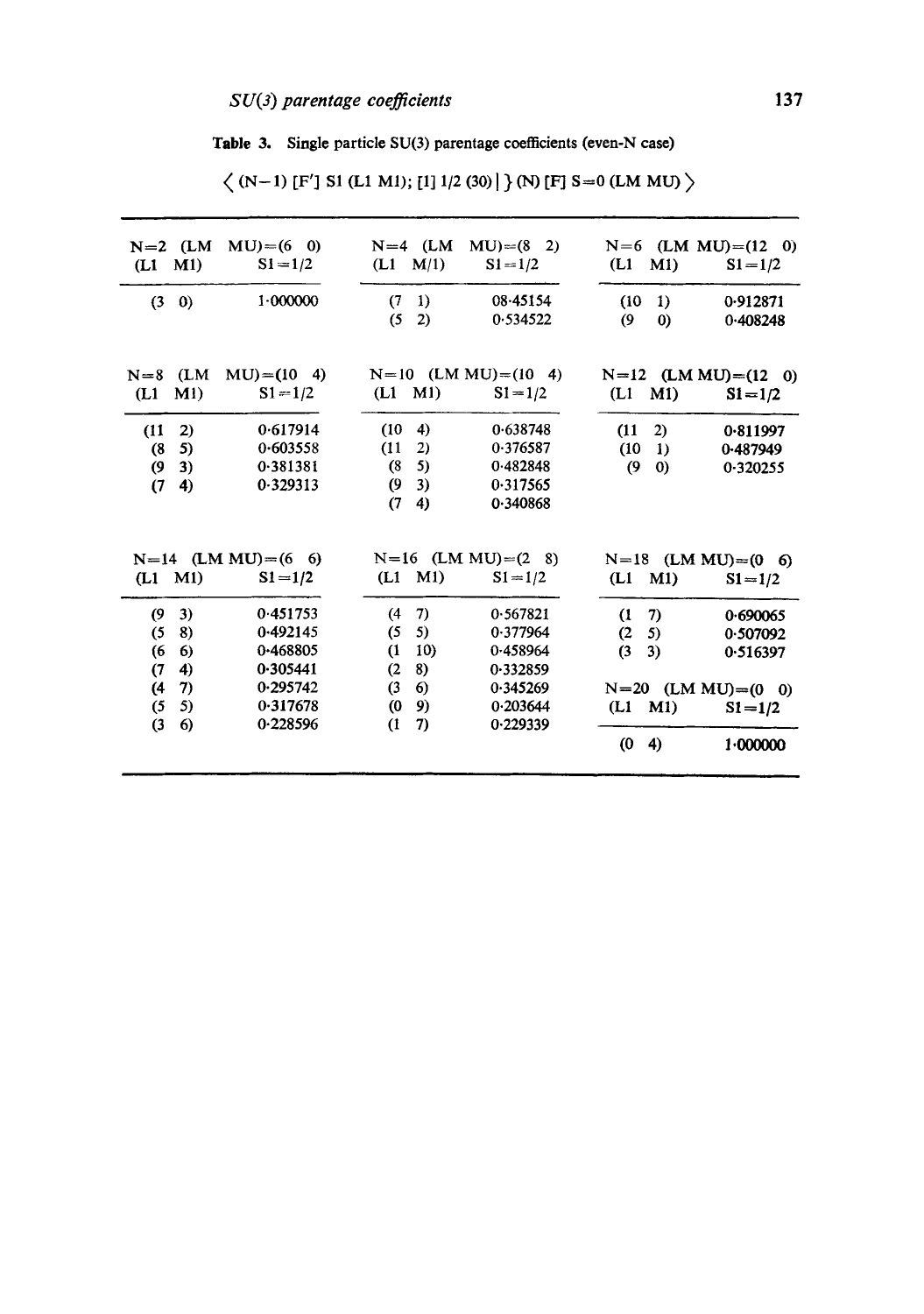Table 4. Single particle SU(3) parentage coefficients (even-N ease)

| (L1)<br>M1)      | $N=2$ (LM MU)=(8 0)<br>$S1 = 1/2$ | (L1)                  | M1)             | $N=4$ (LM MU)=(12 2)<br>$S1 = 1/2$ | (L1                         | M1)                    | $N=6$ (LM MU)=(18 0)<br>$S1 = 1/2$ |
|------------------|-----------------------------------|-----------------------|-----------------|------------------------------------|-----------------------------|------------------------|------------------------------------|
|                  |                                   | (10)                  |                 | 0.836660                           |                             |                        |                                    |
| $(4 \ 0)$        | 1.000000                          | (8)                   | 1)<br>2)        | 0.547722                           | (15)<br>(14)                | 1)<br>$\boldsymbol{0}$ | 0.907485<br>0.420083               |
| $N=8$            | $(LM MU)=(18 4)$                  |                       |                 | $N=10$ (LM MU) $=(20 4)$           |                             |                        | $N=12$ (LM MU)=(24 0)              |
| (L1<br>M1)       | $S1 = 1/2$                        | (L1)                  | M1)             | $S1 = 1/2$                         | (L1                         | M1)                    | $S1 = 1/2$                         |
| (18)<br>2)       | 0.585778                          | (19)                  | 4)              | 0.625131                           | (22)                        | 2)                     | 0.793725                           |
| (15)<br>5)       | 0.597614                          | (20)                  | 2)              | 0.364907                           | (21)                        | $\bf{1}$               | 0.497460                           |
| (16)<br>3)       | 0.381880                          | (17)                  | 5)              | 0.487087                           | (20)                        | 2)                     | 0.350046                           |
| (14)<br>4)       | 0.392286                          | (18)                  | 3)              | 0.322317                           |                             |                        |                                    |
|                  |                                   | (16)                  | 4)              | 0.367298                           |                             |                        |                                    |
|                  | $N=14$ (LM MU) = (20 6)           |                       |                 | $N=16$ (LM MU) = (18 8)            |                             |                        | $N=18$ (LM MU)=(18 6)              |
| M1)<br>(L1       | $S1 = 1/2$                        | (L1)                  | M1)             | $S1 = 1/2$                         | (L1                         | M1)                    | $S1 = 1/2$                         |
| (22)<br>3)       | 0.416754                          | (19                   | 7)              | 0.485327                           | (18)                        | 7)                     | 0.496138                           |
| (18)<br>8)       | 0.477105                          | (20)                  | 5)              | 0.310630                           | (19)                        | 5)                     | 0.317887                           |
| (19)<br>6)       | 0.429534                          | (16)                  | 10 <sub>1</sub> | 0.435132                           | (20)                        | 3)                     | 0.300097                           |
| (20)<br>4)       | 0.307805                          | (17)                  | 8)              | 0.347652                           | (16)                        | 8)                     | 0.399999                           |
| 7)<br>(17)       | 0.345851                          | (18)                  | 6)              | 0.285194                           | (17)                        | 6)                     | 0.292804                           |
| (18)<br>5)       | 0.318401                          | (15)                  | 9)              | 0.319595                           | (18)                        | 4)                     | 0.265849                           |
| (16)<br>6)       | 0.313766                          | (16                   | 7)              | 0.301356                           | (15)                        | 7)                     | 0.309442                           |
|                  |                                   | (14)                  | 8)              | 0.288912                           | (16)                        | 5)                     | 0.270080                           |
|                  |                                   |                       |                 |                                    | (14)                        | 6)                     | 0.278616                           |
|                  | $N=22$ (LM MU)=(14 8)             |                       |                 | $N=24$ (LM MU) = (6 12)            |                             |                        | $N=26$ (LM MU)=(2 12)              |
| $(L1 \t M1)$     | $S1 = 1/2$                        | $(L1 \t M1)$          |                 | $S1 = 1/2$                         | (L1)                        | M1)                    | $S1 = 1/2$                         |
| (18)<br>4)       | 0.339339                          | $\boldsymbol{\theta}$ | 10)             | 0.418330                           | (4)                         | 12)                    | 0.479017                           |
| 11)<br>(13)      | 0.392619                          | (10)                  | 8)              | 0.280305                           | (5)                         | 10)                    | 0.338264                           |
| (14)<br>9)       | 0.368693                          | (5)                   | 15)             | 0.369556                           | (6)                         | 8)                     | 0.356752                           |
| (15)<br>7)       | 0.337293                          | (6                    | 13)             | 0.339368                           | $\mathbf{I}$                | 15)                    | 0.367302                           |
| (16)<br>5)       | 0.242640                          | (7)                   | 11)             | 0-283258                           | (2)                         | 13)                    | 0.281453                           |
| (12)<br>10)      | 0.300886                          | (8)                   | 9)              | 0.286186                           | (3)                         | 11)                    | 0.320343                           |
| (13)<br>8)       | 0.273632                          | (4)                   | 14)             | 0.283565                           | (4)                         | 9)                     | 0.304341                           |
| (14)<br>6)       | 0.239767                          | (5)                   | 12)             | 0.251254                           | $\boldsymbol{\theta}$       | 14)                    | 0.142433                           |
| (11)<br>9)       | 0.269021                          | (6)                   | 10 <sub>1</sub> | 0.247108                           | $\mathbf{d}$                | 12)                    | 0.216186                           |
| (12)<br>7)       | 0.253696                          | $\left(3\right)$      | 13)             | 0.202967                           | (2)                         | 10)                    | 0.229022                           |
| (10)<br>8)       | 0.249984                          | (4)                   | 11)             | 0.219725                           |                             |                        |                                    |
|                  |                                   | (2)                   | 12)             | 0.196141                           |                             |                        |                                    |
|                  | $N=20$ (LM MU) = (20 0)           |                       |                 | $N=28$ (LM MU) = (0 8)             |                             |                        | $N = 30$ (LM MU) = (0 0)           |
| M1)<br>(L1)      | $SI = 1/2$                        | $(L1 \t M1)$          |                 | $S1 = 1/2$                         | (L1)                        | M1)                    | $S_1 = 1/2$                        |
| (19)<br>3)       | 0.720749                          | $\mathbf{u}$          | 10)             | 0.583503                           | $\boldsymbol{\mathrm{(0)}}$ | 4)                     | 1.000000                           |
| (18)<br>2)       | 0.507092                          | (2)                   | 8)              | 0-449489                           |                             |                        |                                    |
| (17)<br>1)       | 0.396498                          | (3)                   | 6)              | 0.511766                           |                             |                        |                                    |
| (16)<br>$\Omega$ | 0.257226                          | (4)                   | 4)              | 0-442242                           |                             |                        |                                    |
|                  |                                   |                       |                 |                                    |                             |                        |                                    |

 $\langle$  (N-1) [F'] S1 (L1 M1); [1] 1/2 (40) | } (N) [F] S=0 (LM MU)  $\rangle$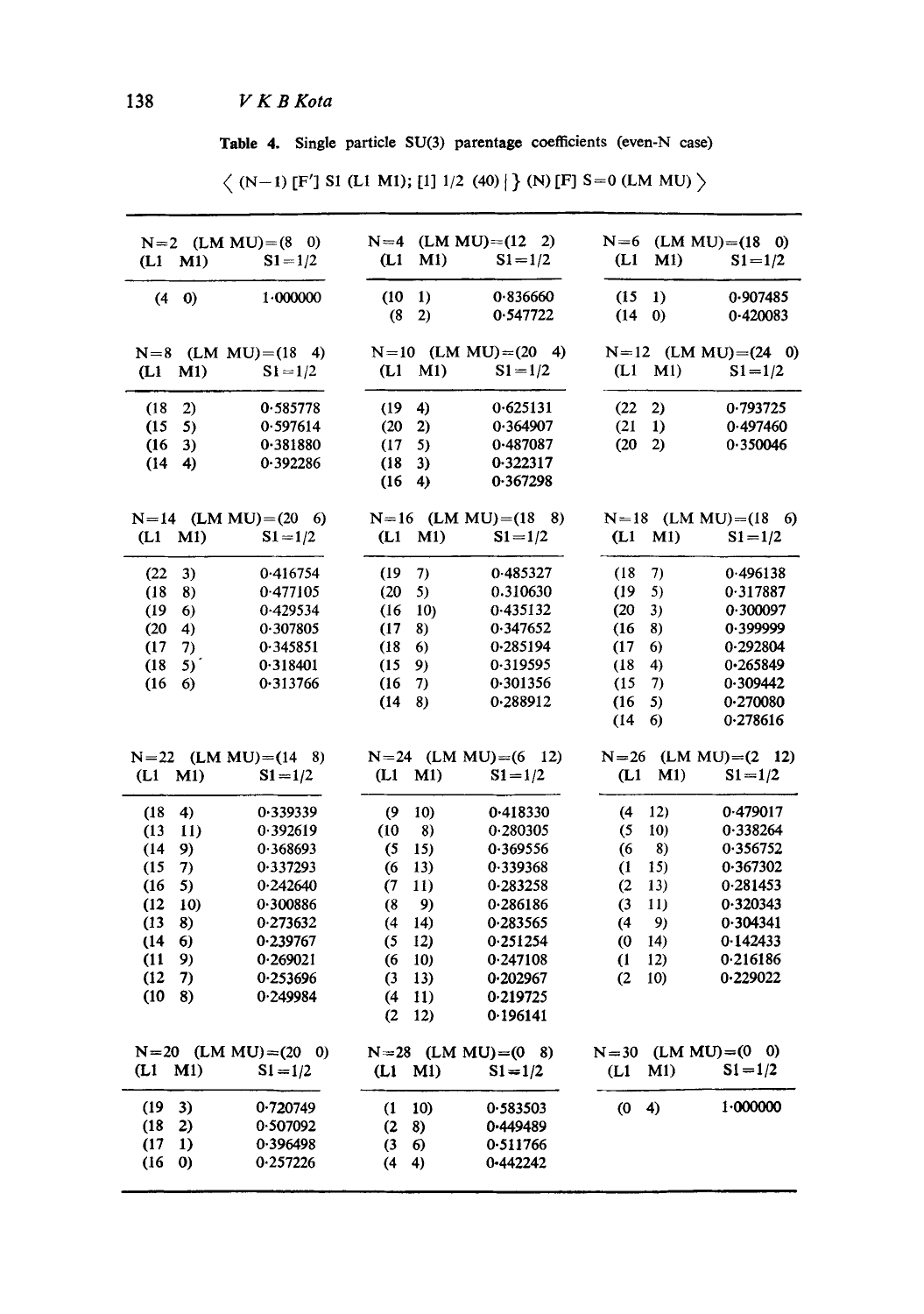In the tables S1 is the symbol used for S'. In all the tables the degeneracy  $(a)$  of the SU(3) representations are not mentioned as it is made clear in the text that the CFP can be made exist for  $\alpha = 1$  only. As an example, we can read from table 2

$$
\langle 8 [2^4] S' = 0 (18 4); [1] \frac{1}{2} (40) | 9 [2^4 1] S = \frac{1}{2} (19 4) \rangle = 0.468835
$$
  
 $\langle 8 [2^3 1^2] S' = 1 (16 5); [1] \frac{1}{2} (40) | 9 [2^4 1] S = \frac{1}{2} (19 4) \rangle = 0.486175.$ 

Similarly, we can read from table 4

$$
\langle 7[2^3]
$$
 S' =  $\frac{1}{2}$  (18 2); [1]  $\frac{1}{2}$  (40) |  $\rangle$  8 [2<sup>4</sup>] S = 0 (18 4)  $\rangle$  = 0.585178

The CFP corresponding to  $\eta = 2$  shell are not included in the tables as they can be read out directly from the tables of Akiyama (1966).

A few cases in  $\eta = 3$  shell (odd-N) are worked out by Ratna Raju (1972).

# **4. Conclusions**

Now, with the availability of single particle CFP, we can take up the study of the spectral properties of all deformed nuclei using a quadrupole-quadrupole type of two-body interaction. This work is under progress. In the near future, we hope to give tabulations for two particle CFP not only for the ease of leading representation but also for a few lower representations. In the present article, all the calculations were done by hand and made a machine print out to bring the results to the required format for publication.

### **Acknowledgements**

The author is very much thankful to Dr R D Ratna Raju for bringing to his notice the reference (Heeht 1974). His thanks are due to Prof. S P Pandya for the excellent working facilities provided in PRL. Financial assistance by CSIR (New Delhi) is gratefully acknowledged.

### **References**

Akiyama Y 1966 *Nucl. Data A2* 433 Akiyama Y and Draayer J P 1973 *Com. Phys. Comm.* 5 405 Arima A, Harvey M and Shimizu K 1969 *Phys. Lett.* B30 517 Butler P H and Wybourne B G 1971 *At. Data* 3 133 Edmonds A R 1957 *Angular momentum in Quantum Mechanics* (Princeton Univ. Press) 45 Elliott J P 1959 *Proc. R. Soc.* (London) A245 128 and 562 Harvey 1965 *Advances in Nuclear Physics* Vol. 1 ed. M Baranger and E Vogt 168 Haskell T G, Wybourne B G and Feneullie S 1971 *Physica* (URS) 53 64 Hecht K T 1965 *Nucl. Phys.* 62 1 Heeht K T 1970 in *Symmetry Properties of Nuclei* Proc. XV-th SolvayConference onPhysies(Gordon Breach, 1974) 301 Heeht K T 1974 (Private Communication to Ratna Raju)